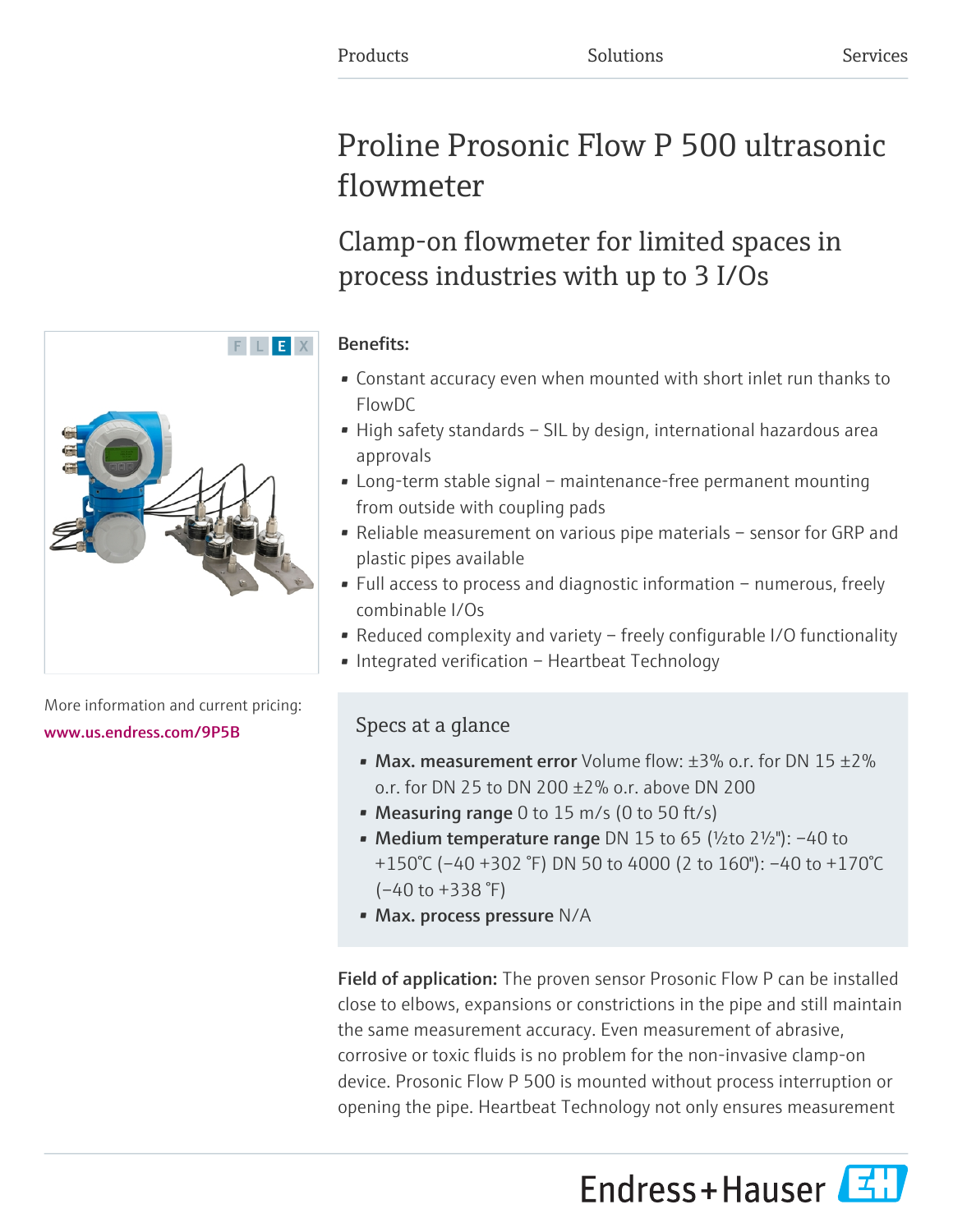reliability and compliant verification but also helps to find the optimal mounting position.

# Features and specifications

#### Liquids Measuring principle

Ultrasonic flow

#### Product headline

Clamp-on flowmeter for limited spaces in process industries with up to 3  $1/OS$ .

Constant accuracy even when mounted with short inlet run thanks to FlowDC.

Bidirectional measurement of various fluids, e.g. liquid hydrocarbons and chemicals.

#### Sensor features

High safety standards – SIL by design,

international hazardous area approvals. Long-term stable signal – maintenance-free

permanent mounting from outside with coupling pads. Reliable measurement on various pipe materials – sensor for GRP and plastic pipes available.

Mounting without process interruption. Wide nominal diameter range: DN 15 to 4000 (½ to 160"). Medium temperature: –40 to +170 °C (–40 to +338 °F).

#### Transmitter features

Full access to process and diagnostic information – numerous, freely combinable I/Os. Reduced complexity and variety –

freely configurable I/O functionality. Integrated verification – Heartbeat Technology.

Remote version with up to 3 I/Os. Backlit display with touch control and WLAN access. Standard cable between sensor and transmitter.

#### Nominal diameter range

Dual channel, 1 or 2 paths : DN 15 to 4000 (1/2 to 160")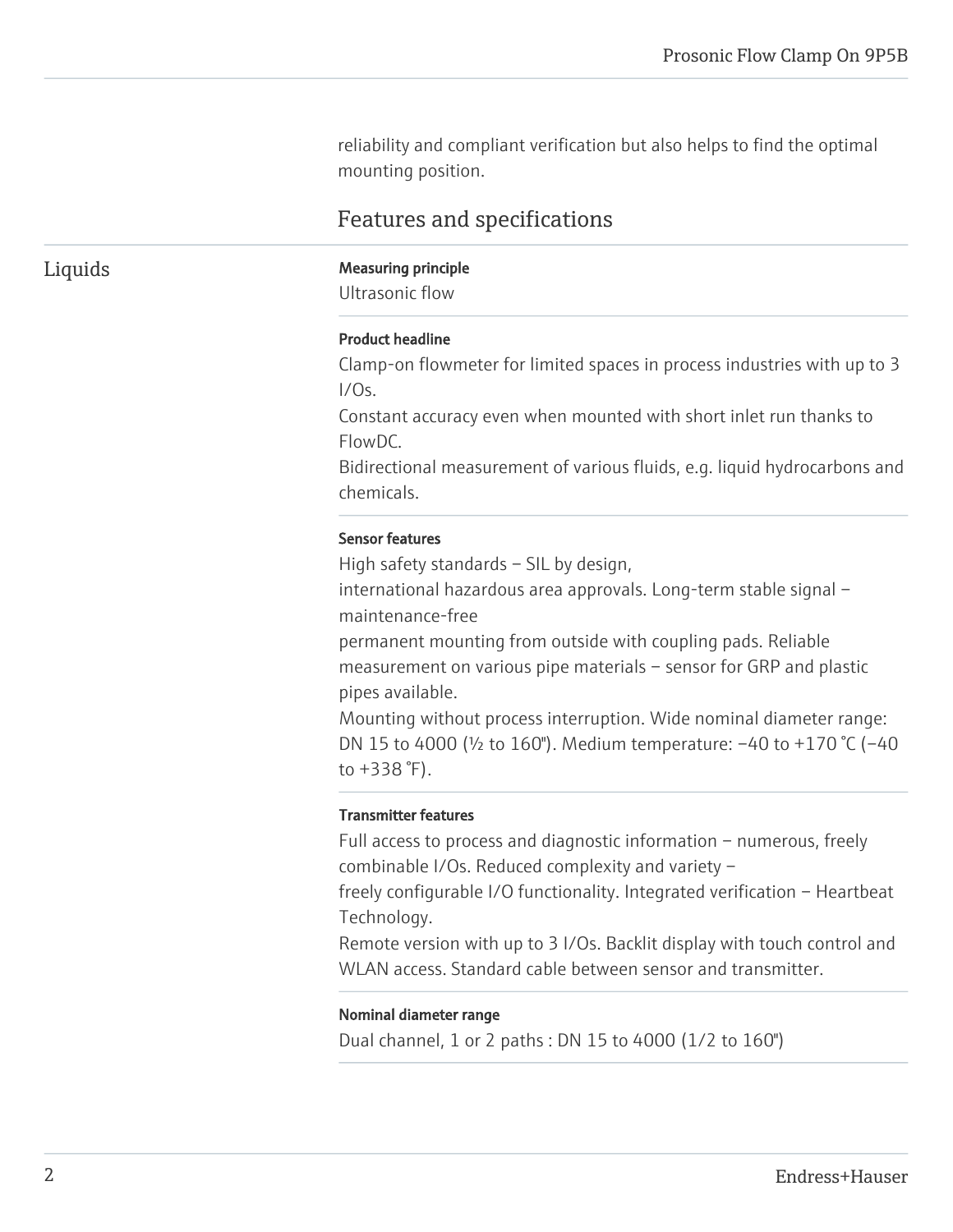# Liquids

#### Sensor materials

Clamp on system: Sensor holder 1.4301/304, 1.4404/316L Sensor housing 1.4301/304, 1.4404/316L Strapping bands 1.4301/304, 1.4404/316L

#### Measured variables

Volume flow, sound velocity, flow velocity, totalizer

#### Max. measurement error

Volume flow: ±3% o.r. for DN 15 ±2% o.r. for DN 25 to DN 200 ±2% o.r. above DN 200

#### Measuring range

0 to 15 m/s (0 to 50 ft/s)

#### Max. process pressure

N/A

#### Medium temperature range

DN 15 to 65 (½to 2½"): –40 to +150°C (–40 +302 °F) DN 50 to 4000 (2 to 160"): –40 to +170°C (–40 to +338 °F)

#### Ambient temperature range

 $-40$  to  $+60$  °C ( $-40$  to  $+140$  °F)  $-50$  to  $+60$  °C ( $-58$  to  $+140$  °F) optional

#### Sensor housing material

N/A

#### Transmitter housing material

AlSi10Mg, coated; 1.4409 (CF3M) similar to 316L

#### Degree of protection

Sensor remote version: IP68 type 6P Transmitter remote version: IP66/67, Type 4X enclosure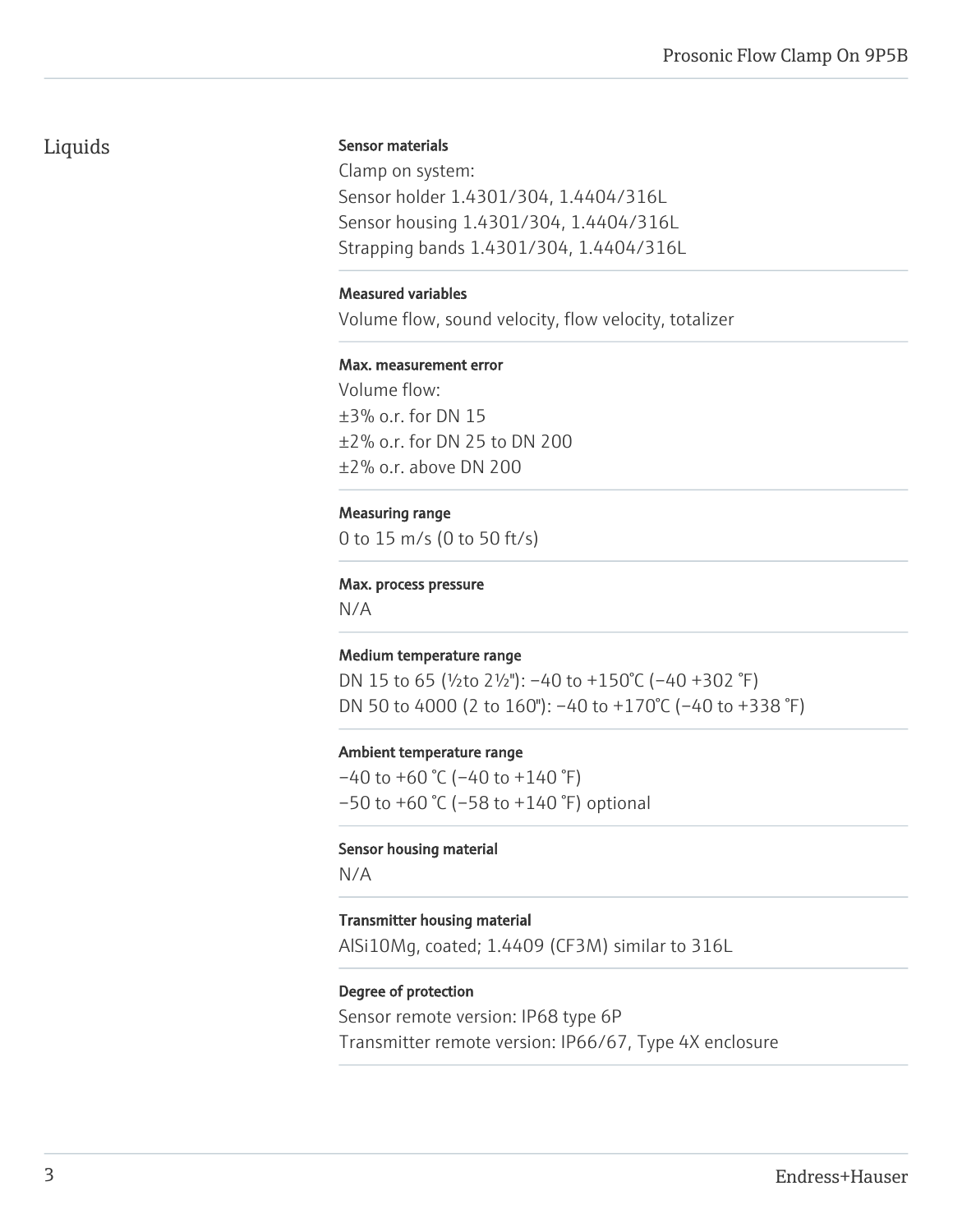# Liquids

### Display/Operation

4-line backlit display with touch control(operation from outside) Optional: WLAN Configuration via local display and operating tools possible

#### **Outputs**

3 outputs: 4-20 mA HART (active/passive) 4-20 mA (active/passive) Pulse/frequency/switch output (active/passive) Double pulse output (active/passive) Relay output

#### Inputs

Status input 4-20 mA input

#### Digital communication

HART, Modbus RS485

### Power supply

DC 24 V AC 100 to 230 V AC 100 to 230 V / DC 24 V (non-hazardous area)

#### Hazardous area approvals

ATEX, FM/CSA, UK Ex

#### Other approvals and certificates

Other approvals and certificates

#### Product safety

CE, C-tick

### Functional safety

Functional safety according to IEC 61508, applicable in safety-relevant applications in accordance with IEC 61511